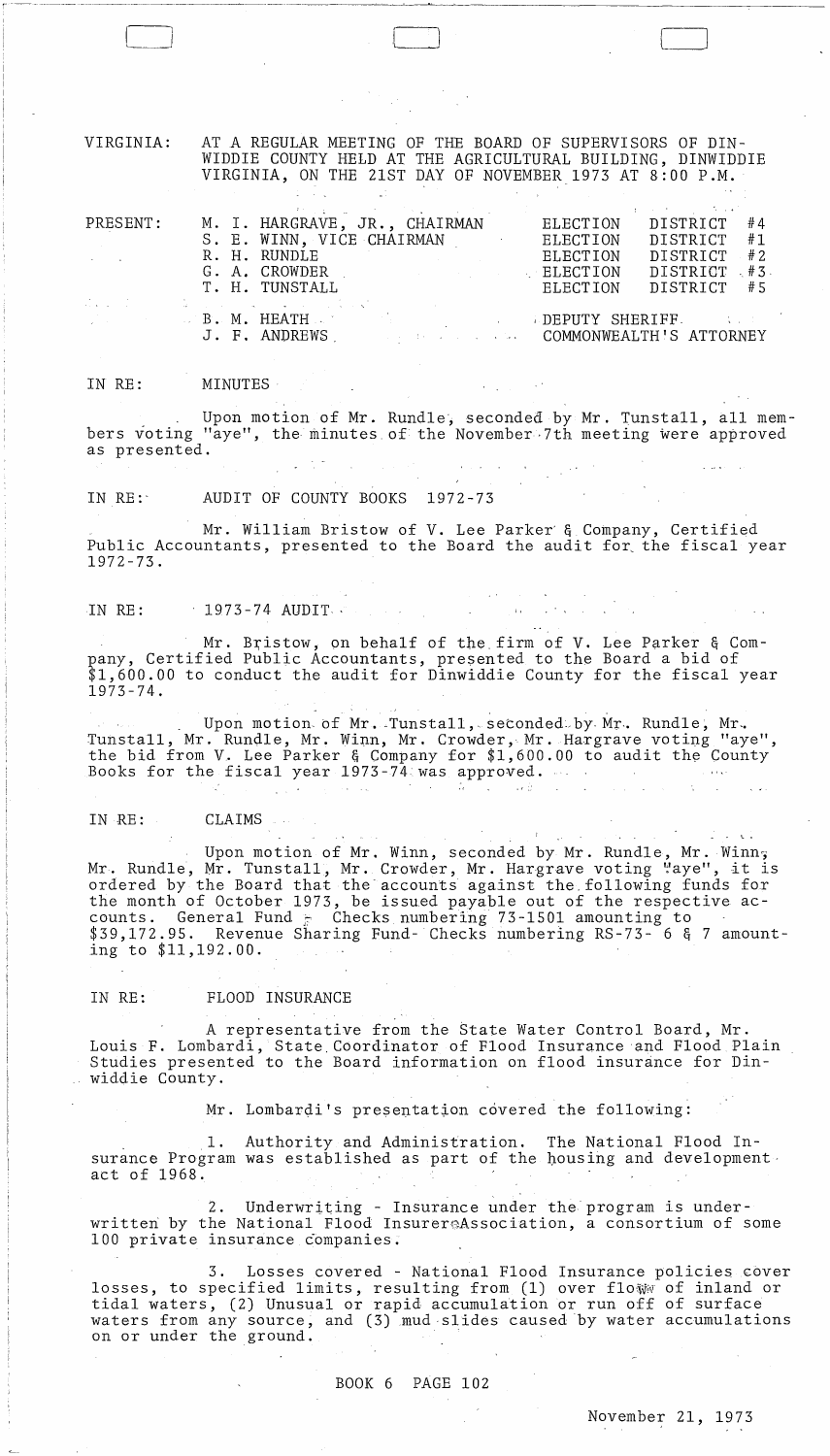4. Structures covered - All structures used for residential business, religious or agricultural purposes, structures occupied by non-profit organizations and structures owned by state or local governmentsxor agencies are eligible' for coverage in the communities which have qualified for the program.

S; Regular and Emergency programs - The principal differences between a regular program and emergency programs are these:

 $\mathbb{C}^{\text{A}}_{\text{M}}\mathbb{R}^{\text{A}}$ 

1. The emergency program does not require that a community already have put into effect all land use and control measures required for the regular program. 2. Coverage limits under the emergency program are half those of the regular program. 3- No coverage is available under the emergency program for a new construction begun after the community qualifies for the program.

6. Community qualification - In-general, any U.S. community that has any degree of flood hazards may apply for participation in the National Flood Insurance Program.

7. Application Assistance - Communities wishing to join the National Flood Insurance Program may receive assistance from several sources in preparing their application.

Minimum land use standards - For acceptance of a communities application for either regular or emergency programs, the Federal 'Insurance Administration requires minimum compliance with cer' tain\_land management criteria.

9. Insurance coverage - When a community has been accepted in the National Flood Insurance Program, all existing structures, used for residential, business, religious, or agricultural purposes, structures occupied by non-profit organizations and structures owned by state and local governments or agencies are leligible for insurance both on structure and on contents.

10. Limits of coverage - Regardless of whether a community is accepted under the Regular or the Emergency Program for National Flood Insurance, the same limits apply to coverage at the subsidized rates. However, in communities under the Regular Program, additional coverage in the same amount may be purchased at actuarial rates. in communities in the Regular Program, twice as much insurance coverage may be obtained.

11. Premium rates - The National Flood Insurance Program makes flood insurance available-at subsidized low rates which average about 10% of what would be charged on an actuarial basis. Ordinarily the cost would be approximately \$5.00 per \$100 evaluation, while under the National Flood Insurance Program the same home can be insured for the standard 25¢ per \$100 evaluation.

12. Obtaining a pOlicy - Those in communities participating in the National Insurance Program may purchase policies from any licensed property and casualty insurance agent or broker.

13. Claims - Flood loss claims are processed in the same way as loss claims for other types of property or casualty insurance.

14. The National Flood Insurance Program specified that no federal disaster assistance will be available after December 31, 1973 to those suffering flood losses to the extent that those losses could have been covered by flood insurance, provided flood insurance had been available in the community for at least one year.

Upon motion of Mr. Crowder, seconded by Mr. Tunstall, Mr. Crowder, Mr. Tunstall, Mr. Rundle, Mr. Winn, Mr. Hargrave voting "aye", the following resolution was adopted:

WHEREAS, certain areas of Dinwiddie County are subject to periodic flooding from major streams and tributaries causing serious damages to residential properties within these areas; and

WHEREAS, relief is available in the form of flood insurance as authorized by the National Flood Insurance Act of 1968 as amended; and

 $\frac{1}{2}$  and  $\frac{1}{2}$  . In the set of the  $\frac{1}{2}$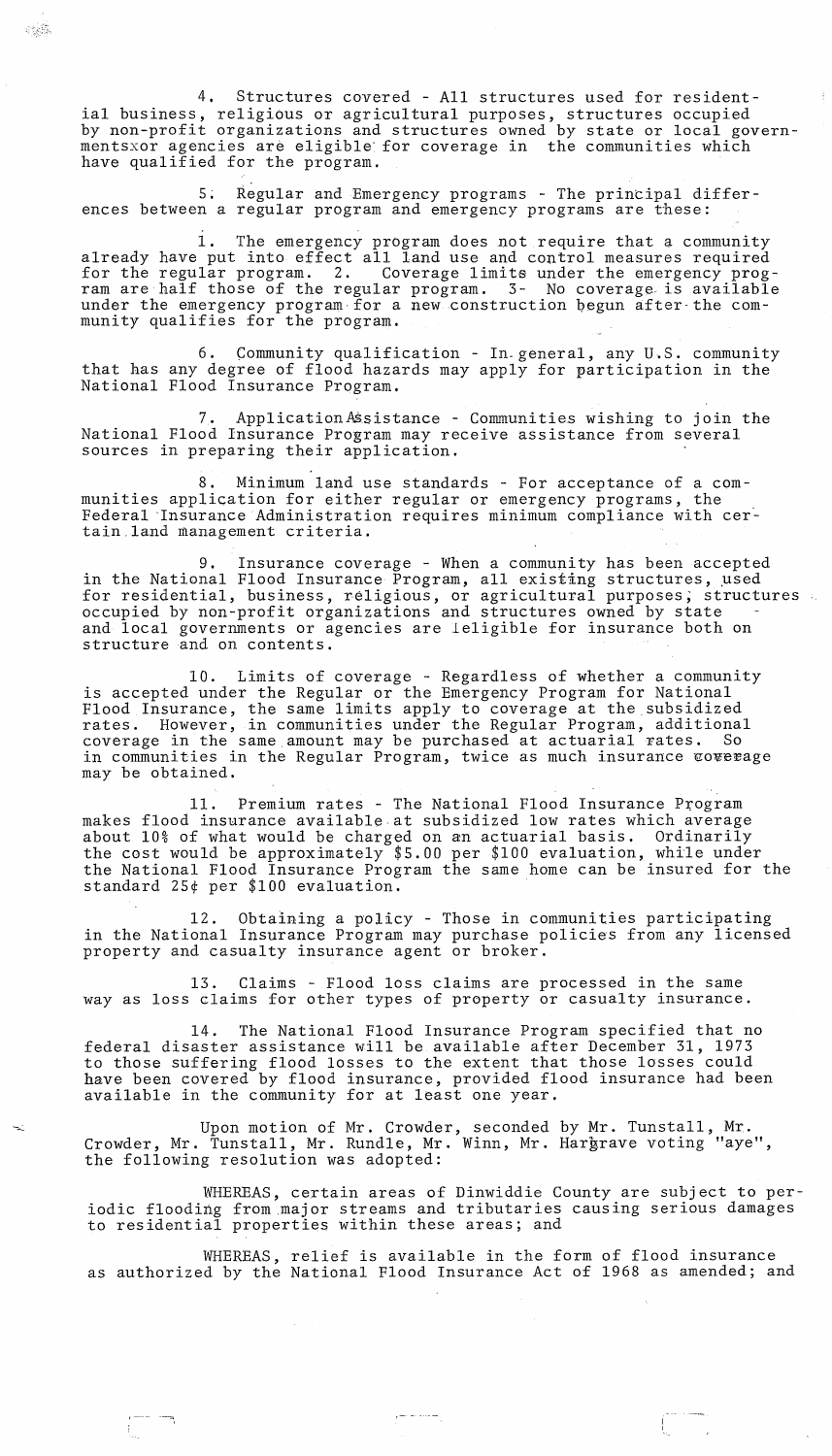WHEREAS, it is the intent of this Board to comply with land use and management criteria regulations as required in said act; and

 $\Box$ 

WHEREAS, it is also the intent of this Board to recognize and duly evaluate flood and/or mudslide hazards in all official actions relating to land use in the flood plain and/or mudslide areas having special flood and/or mudslide hazards; and

WHEREAS, Section 15.1-510 of the Code of Virginia of 1950 as amended, authorizes this County to adopt land use and control measures:

NOW THEREFORE, BE IT RESOLVED that this Board hereby assures the Federal Insurance Administration that it takes the following legislative action: **1.** Appoints the Building Official with the responsibility,

authority and means to:

(a) Delineate or assist the Administrator, at his request, in delineating the limits of the areas having special flood and/or mudslide hazards on available local maps of sufficient scale to identify the location of building sites.

 $(b)$  Provide such information as the Administrator may request concerning present uses and occupancy of the flood plain and/or mudslide area.

(c) Maintain for public inspection and furnishing upon request, with respect to each area having special flood hazards, information on elevations (in relation to mean sea level) of the fowest  $\text{floorsaof/}$ ailmnewloresubstantially improved structures; and

(d) Cooperate with Federal, State, and local agencies and private firms which undertake to study, survey, map and identify flood plain' or mudslide areas, and cooperate with neighboring communities with respect to management of adjoining flood plain and/or mudslide areas. in order to prevent aggravation of existing hazards.

(e) Submit on the anniversary date of the community's initial eligibility, and annual report to the Administrator on the progress made during the next year within the community in the development and implementation of flood plain and/or mudslide area management·measures.

2. Take such other official action as may be reasonably necessary to earry out the objectives of the program.

*BE* IT FURTHER RESOLVED that this Board hereby appoints the Building Official with the overall responsibility, authority and means to implement all commitments made herein.

Upon motion of Mr. Tunstall, seconded by Mr. Winn, Mr. Tunstall, Mr. Winn, Mr. Rundle, Mr. Crowder, Mr. Hargrave voting "aye", the following resolution was adopted:

WHEREAS, the County of Dinwiddie has adopted and is enforcing the Dinwiddie County Building Code, Zoning, and Subdivision Ordinances; and

WHEREAS, Section 6 of the Dinwiddie County Building Code as adopted by-Dinwiddie County prohobits any person, firm or corporation from erecting, constructing, enlarging, altering, repairing, improving, moving or demolishing any building or structure without first obtaining a separate building permit for each building or structure from the Building Official; and

. WHEREAS, the'Building.Official must examine all plans and specifications for the proposed construction when application is.made to him for a building permit;

BOOK  $6,$  PAGE 103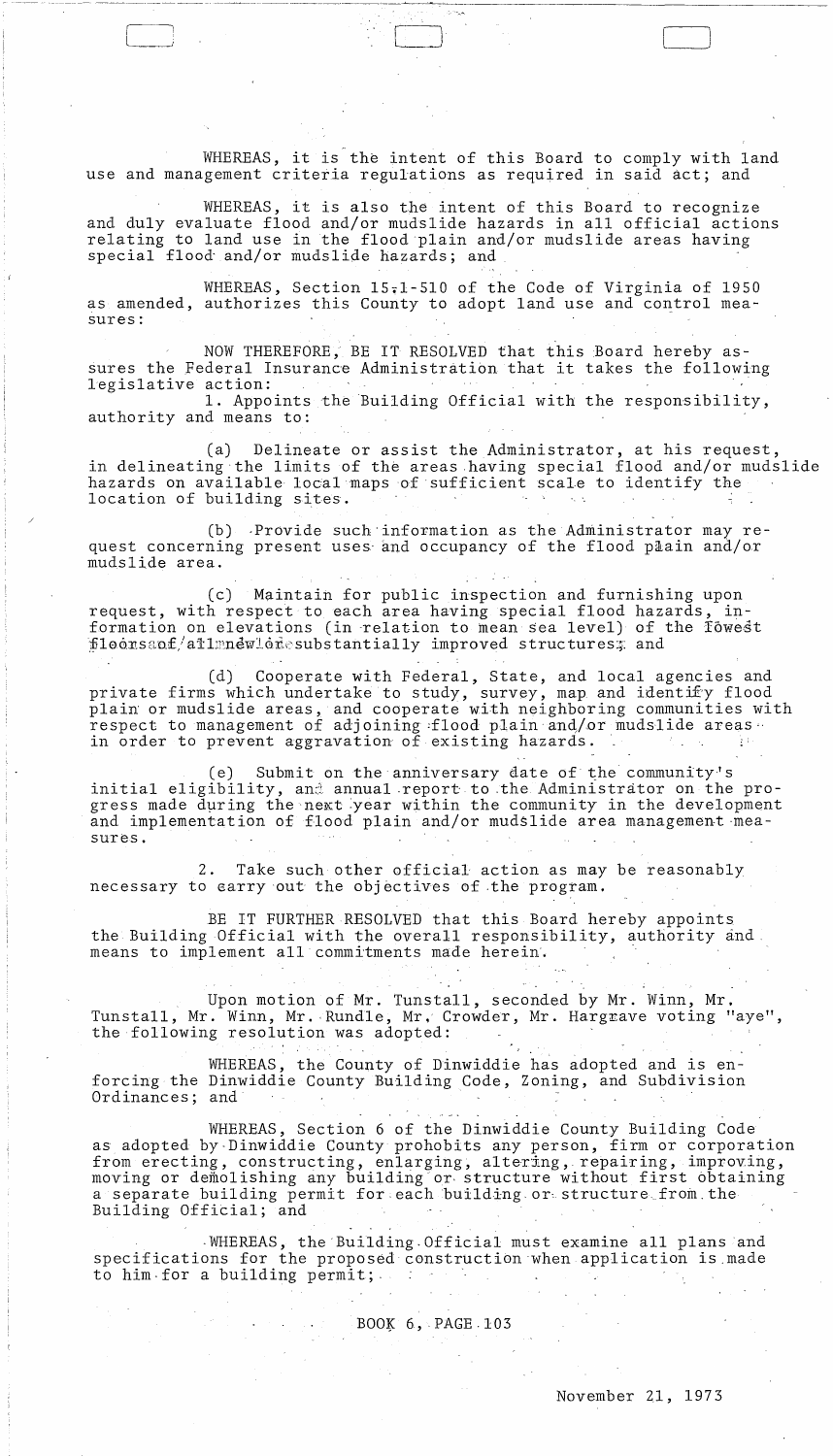NOW, THEREFORE, BE IT RESOLVED by the Board of County Supervisors of Dinwiddie County, Virginia, as follows:

1. That the Building Official for Dinwiddie County when reviewing applications for building permits, including the plans and specifications for the proposed construction, will review all building permit applications to determine if the proposed construction is consistent with the need to minimize flood damage.

2. That the Building Official shall review all building permit applications to determine if the site of the proposed construction is reasonably safe from flooding and to make recommendations for construction in all locations which have flood hazards.

3. That the'Building Official in reviewing all applications for construction in flood hazard locations within Dinwiddie County shall require that any such proposed construction must:

- (a). Be designed and anchored to prevent the flotation, or lateral movement of the structure or portions of the structure due to flooding.
- (b). Use of construction materials and utility equipment that are residtant to flood damage.
	- (c). Use· of construction methods and practices that will minimize flood damage.
	- (d). Provide adequate drainage in order to reduce exposure to flood hazards.
	- (e). Locate public utilities and facilities on the site in-such a manner as to be elevated and constructed to minimize or eliminate flood damage, such utilities and facilities including sewer, gas, electrical and water systems.

It is further resolved that the Building Official in reviewing all subdivision applications shall,make findings of fact and determine if:

- (a). All such proposed developments are consistent with the need to minimize flood damage.
- (b). Adequate drainage is provided so as to reduce exposure to flood hazards.
- (c). Adequate drainage is provided so as not to increase the exposure of flood hazards of adjacent lands.
- (d). All public utilities and facilities are located, elevated and constructed so as to minimize or eliminiate flood damage, these utilities and facilities to include sewer, gas, electrical and water systems.

 $\sim 10^6$ 

#### IN RE: FLOOD PLAIN STUDIES

Mr. Lombardi ur $ig$ ed $3$  the Board to adopt a resolution asking the State Water Control Board for Flood Plain Information Studies to be made as authorized in the Flood Gontrol Act of 1966. After d'iscussion, the Chairman: instructed the County Administrator and the Commonwealth's Attorney to draw up a suitable resolution requesting flood plain studies be made in the County.

#### IN RE: REGIONAL VOCATIONAL SCHOOL APPROVAL

 $\mathcal{F}_{\mathcal{M} \times \mathcal{M} \times \mathcal{M} \times \mathcal{M} \times \mathcal{M} \times \mathcal{M} \times \mathcal{M}}$ 

 $\sim 10^{11}$ 

 $\epsilon$  , and  $\omega$ 

Mr. Hargrave stated that he did not feel that it was necessary for Mr. Gilbert C. Martin, Chairman of the School Board, or Mr. T. W. Newsom, Superintendent of the Schools, to go into any detail on the vocational school situation.

 $\frac{1}{2}$  ;  $\frac{1}{2}$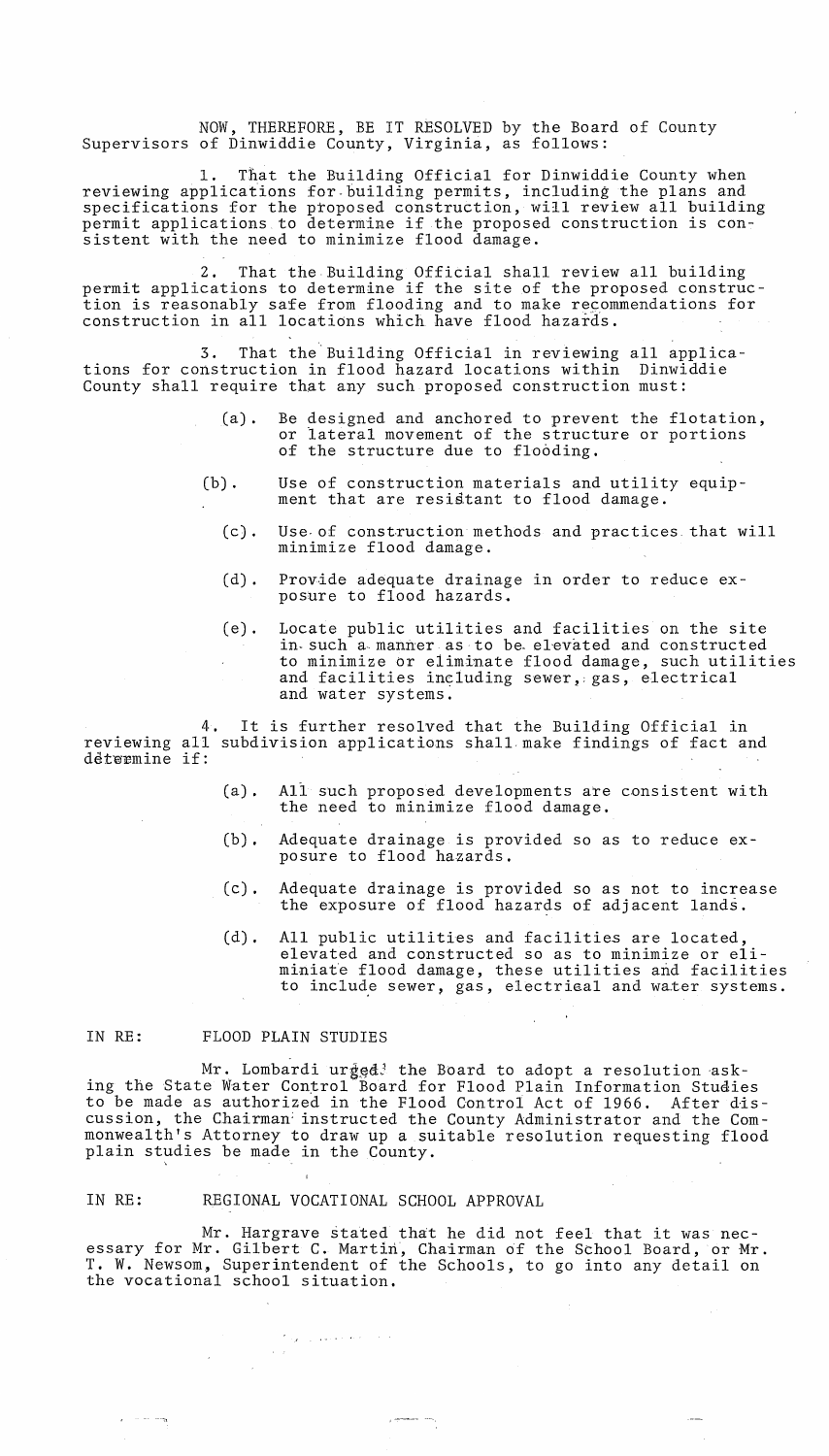Mr. Martin stated that the School Board had recommended the County authorize participation in the 'regional vocational school with the Counties of Prince George and Sussex.

 $\Box$  June 1991 - Andre 1991 - Andre 1991 - Andre 1991 - Andre 1991 - Andre 1991 - Andre 1991 - Andre 1991 - Andre 1991 - Andre 1991 - Andre 1991 - Andre 1991 - Andre 1991 - Andre 1991 - Andre 1991 - Andre 1991 - Andre 199

Upon motion of Mr. Tunstall, seconded by Mr. Winn, Mr. Tunstall, Mr. Winn, Mr. Crowder, Mr. Rundle, Mr. Hargrave voting "aye", the following resolution was adopted:

WHEREAS, the Dinwiddie County Board of Supervisors has for  $\check{ }$ sometime been aware of the need for a'vocational school for the students of Dinwiddie County, and,

WHEREAS, the Board of Supervisors has two alternatives, 1- They may construct a vocational school adjacent to the Dinwiddie County High School or 2- To join a regional vocational school with the Counties of Prince George and Sussex, and

WHEREAS, the Dinwiddie County School Board, after thorough investigation has determined' that the regional vocational school would cost less and would offer more courses, therefore the School Board recommends to the Board of Supervisors the County participate in a'regional vocational school.

THEREFORE BE IT RESOLVED, that the Board of Supervisors of Dinwiddie County authorizes the Dinwiddie County School Board to join with the Counties of Prince George and Sussex in the construction and operation of a regional vocational school, and

FURTHER BE IT RESOLVED, that the Board of Supervisors of Dinwiddie County hereby authorizes the Dinwiddie' County School Board to make application to the State Literary Fund for the maximum amount of money the County is allowed to borrow for this regional vocational school set up and, operation of a regional vocational school, and<br>FURTHER BE IT RESOLVED, that the Board<br>Dinwiddie County hereby authorizes the Dinwiddie Co<br>to make application to the State Literary Fund for<br>of money the County is allowed to

BE IT FURTHER RESOLVED, that the Board of Supervisors hereby agrees to appropriate the necessary funds to construct and operate this regional vocational school. .

IN RE: ENERGY CRISIS· IN THE SCHOOL SYSTEM

The Board discussed briefly with Mr. Martin and Mr. Newsom the energy crisis and how it effects the school system. Both Mr. Martin and Mr. Newsom stated they were on top of the situation, and they felt that everything that could be done was being done to conserve fuel.

IN RE: MAPCOM SYSTEMS INCORPORATED

Mr. Richard Bozarth and Mr. Marvin Blankenship of Mapcom Systems Inc. made a presentation on how their company could be of service to the County. They stated. that if the Board chose to purchase: their mapping service, that they could do the following:

1. Map the County in detail showing all roads, all subdivisions; all fire departments, all churches, all schools, all points of historical interest and any other information that the County desired to have put on the map.

2. Index all of the above

3. From the base map, prepare County guide books. These guide books would consist of 10 base panels and 74 detailed panels.

4. Develop a house numbering plan for each road, including subdivision roads in the County.

5. Prepare zoning maps

6. Prepare tax maps

The mapping service would be beneficial to the rescue squad, the fire departments and the sheriff's department. They could quickly determine the location of the calls they receive, plus being able to pass this information on to the person answering this call who would have a ents intermation on the proof and when ing only the world have narrow in the same of the same of the solid give a locagailed book in his voliteit. The house humbering system weild gave a would remain the same regardless of how many people built along the road. The map could be sold recovering some of the cost involved in this service.

BOOK 6 PAGE 104